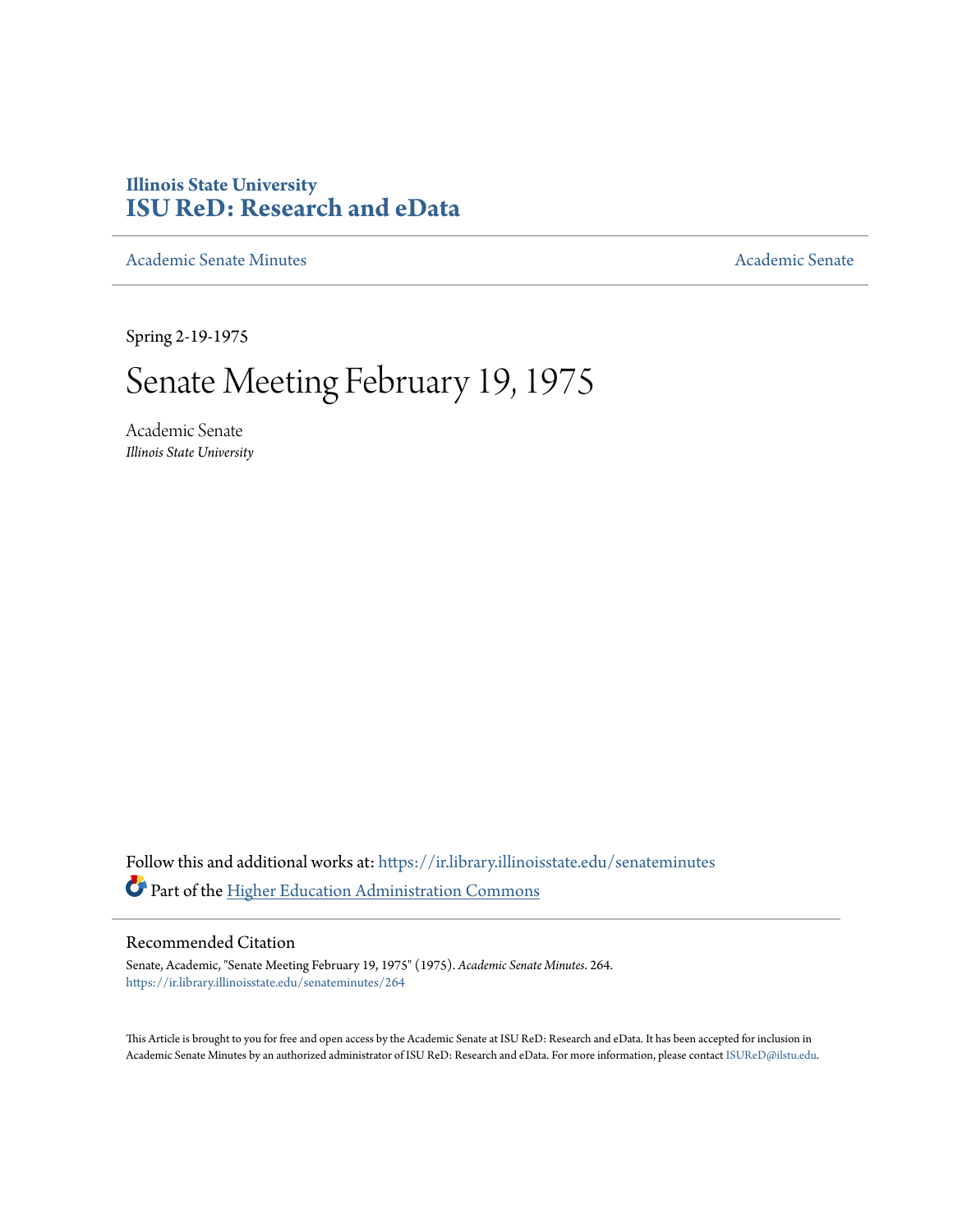l-leeting No.9 Stevenson 214  $4:20$  p.m.  $-5:10$  p.m.

February 19, 1975

Hembers Present: Hr. Arnold, Hs. Frankland, Hr. Henry, Mr. Liberta, IIr. Madore, Mr. Sutherland, Mr. Tarrant, Mr. Young, Ar. Quane, Mr. Acsee (for the Administration) Guests: Hr. Steinbach, Hr. Brekke, Vidette

The Chairperson called the meeting to order at  $4:20$  p.m. in Stevenson 214.

A motion (Mr. Hadore, Mr. Quane) to place the following items on the action agenda was approved: 1) Reconunendations from Student Association on Academic Plan; 2) Proposal for Ed. D. in Curriculum and Instruction; 3) Codification of the Parking Committee; 4) Recommendation on Master Plan Phase IV.

tir. Hadore stated that some questions had arisen about the support data for the Ld. D. in Curriculum and Instruction. de stated that it would be wise to have this Senate act on this proposal. He suggested that the Senate approve the proposal and then hold it. It was suggested that Dr. Clayton Thomas be invited to the meeting to confirm or deny allegations that had been made regarding his position on the degree.

It was suggested that members of the Parking Committee be invited to the meeting to provide input into the discussions of the Parking Com $m$ ittee codification.

Among information items for the February 26 meeting will be: 1) Information Sciences Major; 2) Faculty Affairs Committee Proposal re Faculty Dismissal for Reasons of Financial Exigency; 3) Bicycle Committee Codification; 4) Proposal for D. A. in English. A discussion of whether to suspend the rules and move some of the above items to the action stage ensued. Hr. Young stated that the Academic Affairs Committee had discussed this issue for quite some time. They had stated that if there wasn't a pressing need, then the Senate ought not to suspend the rules, but in these cases there seemed to be a rationale for suspending the rules. The tight time frame was mentioned as a rationale for passing this as soon as possible. It was suggested that the motion to suspend the rules should come from the Academic Affairs Committee. It was also suggested that Dean Uehling, Dr. Linneman, and Dr. White be invited to the meeting to answer questions on the document.

dr. Steinuach stated the Bicycle Committee which he chaired is asking for the approval of the establishment of a permanent University Bicycle Conmittee. Mr. Steinbach stated that the proposal has been examined by the Administrative Affairs Committee and the Student Affairs Committee. It was questioneu if Rules Comnittee has examined the new codification. It was stated that before the proposal is an action item the Rules Committee should look at the codification. A motion (Mr. Liberta, Ar. Tarrant) that the codification be referred to Rules Committee at the action stage was approved.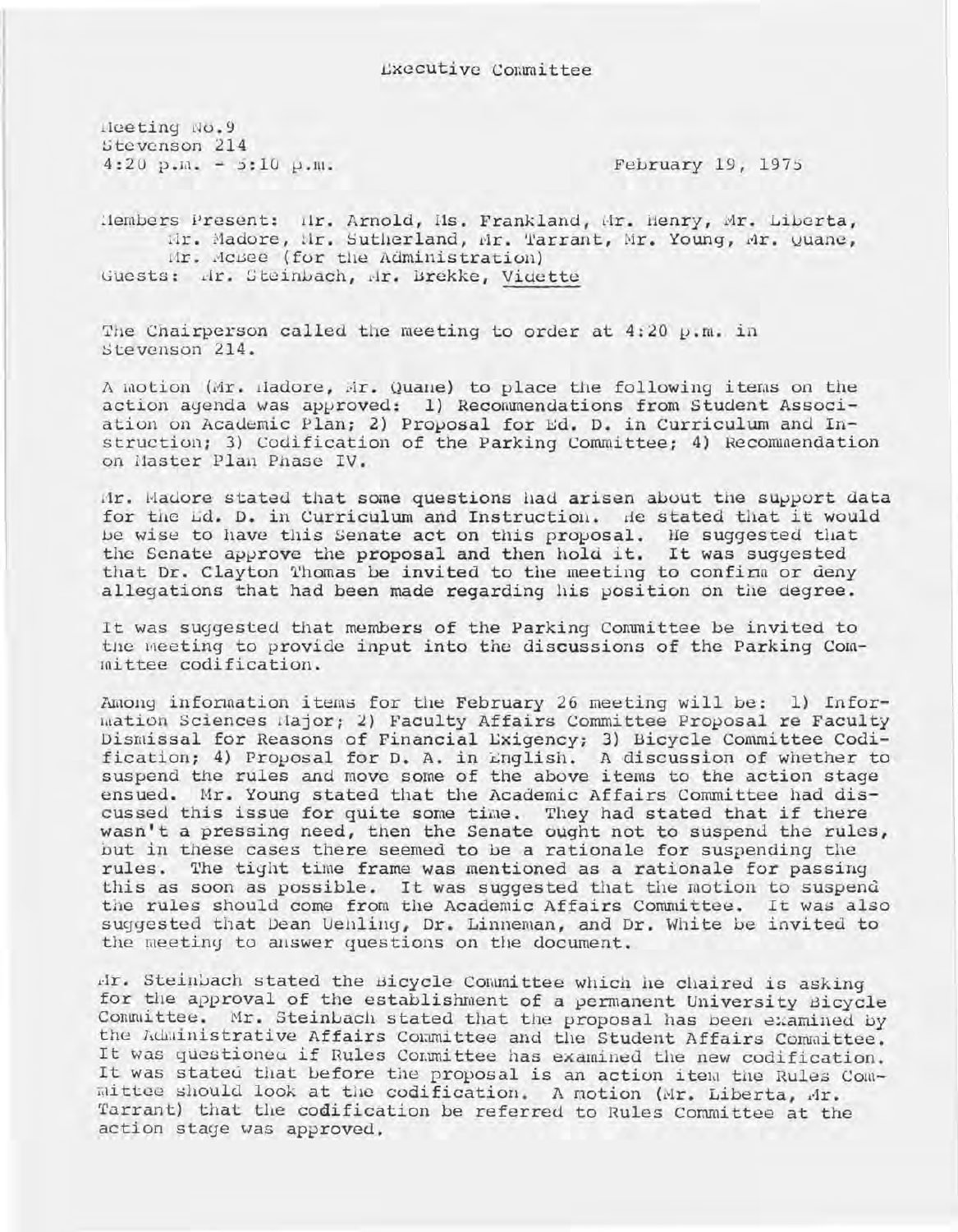A motion (Mr. Madore, Mr. Liberta) to approve the above items on the information item agenda for the February 26 meeting was approved.

'l'lie status of the Parking Committee codification was again discussed. Concern was expressed that the codification should be referred to the Rules Committee. It was suggested that it might expedite matters if the Rules Conmittee would prepare a ruling on this codification before the meeting. A motion (Ar. Madore, Mr. Henry) to so move was approved.

A Motion (dr. Madore, Ms. Frankland) to approve the placing of the llickrod Budget Report and the Orientation Committee Report under Committee Reports was approved.

The orientation session for the new Senate will be on March 5 at Ewing Castle.

The Proposal to change the Program in Corrections to Departmental status was referred to the Academic Affairs Committee for their recommendation on motion (Mr. Henry, Mr. Quane)

A communication from the Rules Committee was discussed. A proposal for the implernentation of staggered terms in the College of Fine Arts was discussed and several problems were noted. A laotion (Mr. Tarrant, Mr. Liberta) that the Rules Committee come back with their recommendation on points 1 and 2 and that the Committee look into the election system during the next term to correct the problem of the lack of staggered terms was approved.

The meeting adjourned at 5:10 p.m.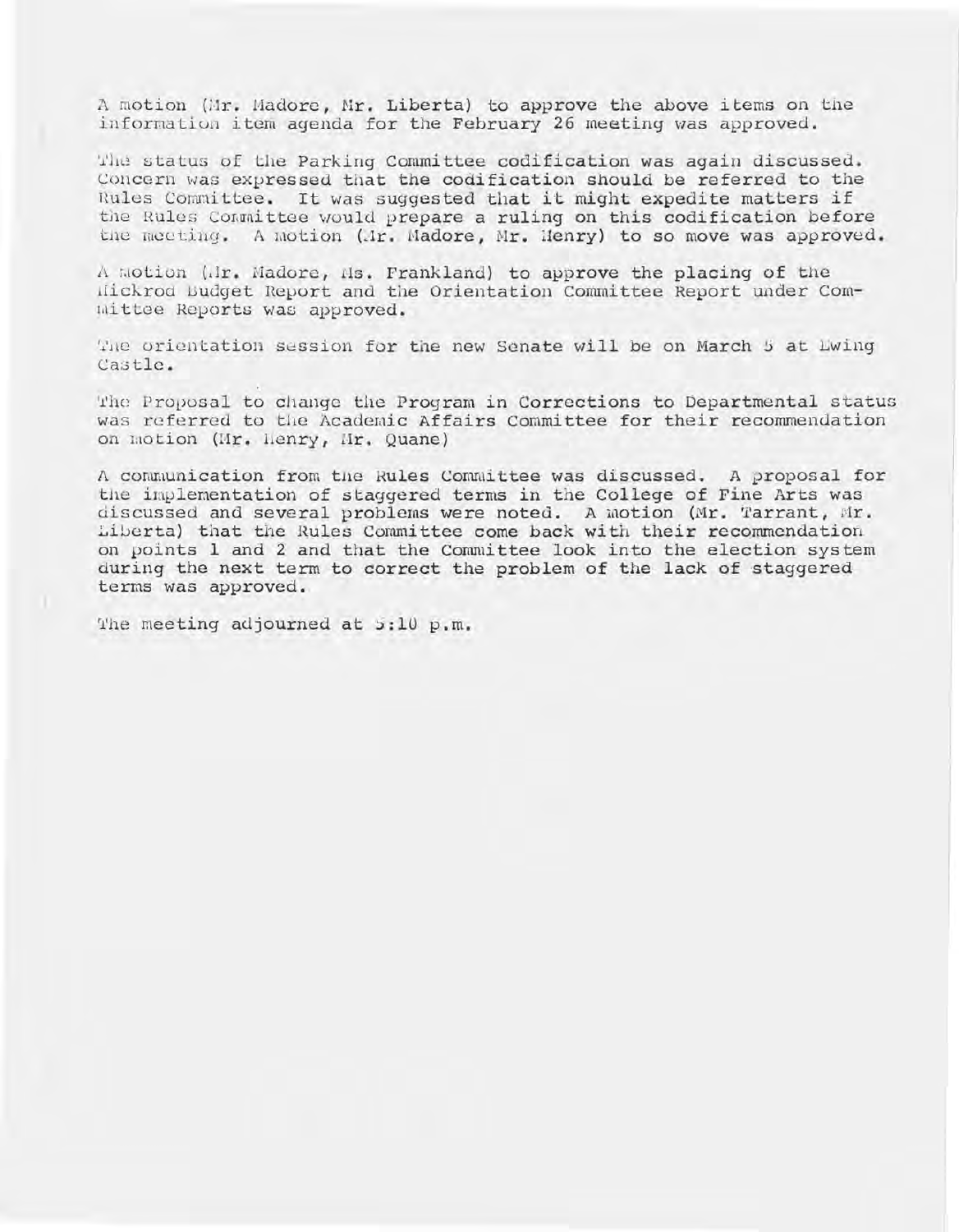# E LE CTION RE SULTS: STUDENTS

# Student Body President/Vice President·

| Gail Holmberg/Ray Parpan    |      | 2385 |
|-----------------------------|------|------|
| Byron Tuggle/Steve Nicholls |      | 1495 |
| <b>On-Campus Senators</b>   |      |      |
| Pat Stone                   | 1297 |      |
| Michael Long                | 1279 |      |
| John Newman                 | 1240 |      |
| Lance Carlile               | 2 6  |      |
| Sue Shea                    | 1205 |      |
| Ray Boldt                   | 1175 |      |
| Amy Seely                   | 1109 |      |
| Monte Law                   | 920  |      |
| Runners-Up                  |      |      |
| <b>Bill Horsthemke</b>      |      |      |
| Ken Boucos                  |      |      |
| Kevin Weiss                 |      |      |
| Jim Rice                    |      |      |
| <b>Off-Campus Senators</b>  |      |      |
| John Sullivan               | 531  |      |
| Ann Lohr                    | 506  |      |
| Dave Gremaud                | 490  |      |
| David Witby                 | 447  |      |
| Terry Corrigan              | 444  |      |
| Mark Maxwell                | 438  |      |
| <b>Steve Carroll</b>        | 436  |      |

# Runners-Up

Tom Hayner Andy Monteleone Steve Morris Kevin Vuylsteke Rodney Olson

James Hanrath

## Graduate Senators

Dave Sawicki Eric Ruud (write in) 51

436

I (Not seated; did not qualify under Election Code)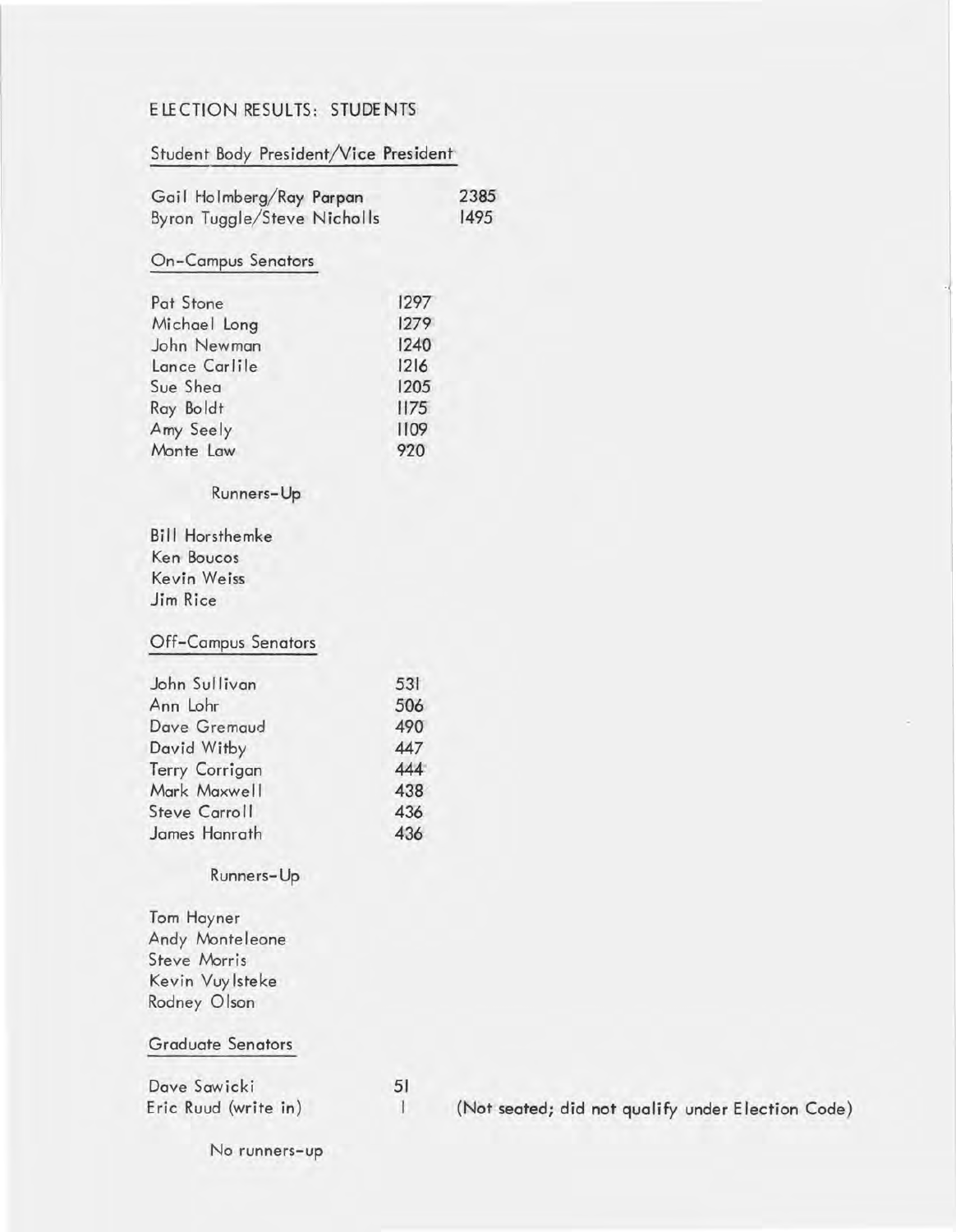## ELECTION RESULTS: FACULTY

College of Arts and Sciences

#### Group A

| 57 | Robert Young, Physics     | 3-year term |
|----|---------------------------|-------------|
| 54 | Wilson Banks, Mathematics | 2-year term |

#### Runners-Up

Jared Verner, Biology William Walters, Geography-Geology

#### Group B

| 117 | Ira Cohen, History               | 3-year term |
|-----|----------------------------------|-------------|
| 92  | Thomas Wilson, Political Science | l-year term |

#### Runners-Up

Laura Gowdy, Mi Iner Mildred Pratt, Sociology-Anthropology  $\rightarrow$  tie Michael Brunt, Speech Pathology-Audiology Alan Sodetz, Psychology Tony Ostrosky, Economics

#### Group C

| 96 | John Boaz, Information Sciences | 3-year term |
|----|---------------------------------|-------------|
| 92 | Elizabeth McMahan, English      | 3-year term |

#### Runners-Up

Charles Harris, English Robert Holdridge, Information Sciences Rew Godow, Philosophy James McIntyre, Foreign Languages

College of Applied Science and Technology

Charlotte Upton, HE IT

3-year term

#### Runners-Up

R. D. Henry, Agriculture George Leisure, Allied Health

College of Business

James Brubeck, Business Administration l-year term

No runners-up